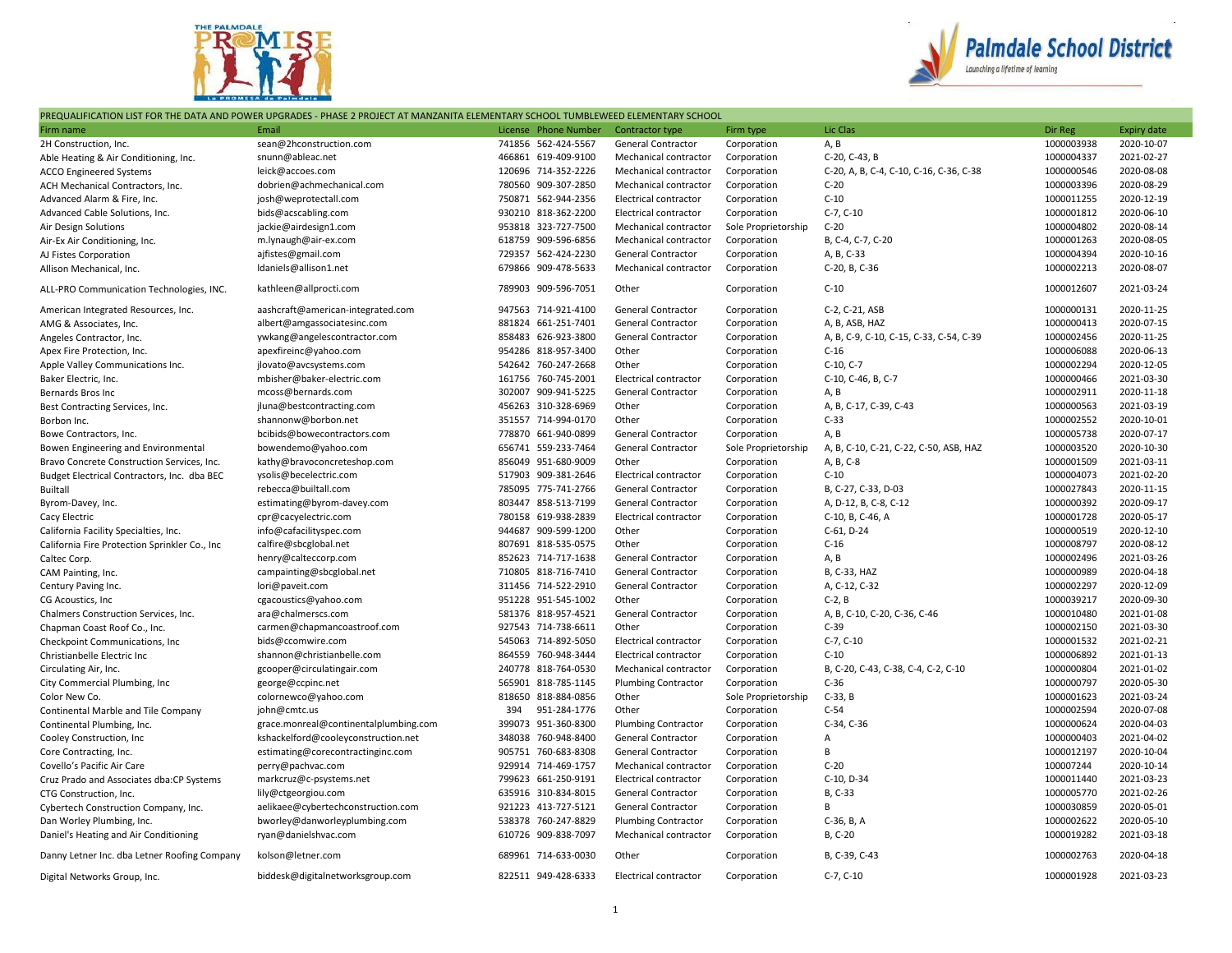



## PREQUALIFICATION LIST FOR THE DATA AND POWER UPGRADES - PHASE 2 PROJECT AT MANZANITA ELEMENTARY SCHOOL TUMBLEWEED ELEMENTARY SCHOOL

| Firm name                                                                      | Email                               | License Phone Number | Contractor type              | Firm type           | Lic Clas                    | Dir Reg    | <b>Expiry date</b> |
|--------------------------------------------------------------------------------|-------------------------------------|----------------------|------------------------------|---------------------|-----------------------------|------------|--------------------|
| Diversified Construction Solutions, Inc.                                       | GinaB@DCSCalifornia.com             | 995064 661-392-7900  | General Contractor           | Corporation         | А                           | 1000004604 | 2021-03-31         |
| Econo Fence Inc.                                                               | ajohnson@econofenceinc.com          | 337734 951-685-5000  | Other                        | Corporation         | $C-13$                      | 1000001395 | 2020-09-03         |
| Ed Rose Construction Inc.                                                      | edroseconstruction@gmail.com        | 568276 951-549-1727  | General Contractor           | Corporation         | A, B, C-8, C-57             | 1000008438 | 2021-02-26         |
| Empyrean Plumbing, Inc.                                                        | dave@empyreanplumbing.com           | 879157 951-776-4616  | <b>Plumbing Contractor</b>   | Corporation         | C-36, C-34, C-2, B          | 1000001538 | 2020-10-17         |
| Enko Systems, Inc.                                                             | tammyb@enkosystems.com              | 691828 909-885-7771  | Electrical contractor        | Corporation         | $C-10$                      | 1000001947 | 2020-07-01         |
| Enterprise Electric Datacom                                                    | ddiggins@enterprisecompany.com      | 595996 951-296-1530  | Electrical contractor        | Corporation         | $C-10$                      | 1000003059 | 2021-02-03         |
| Environmental Construction, Inc                                                | estimating@environcon.com           | 498624 818-449-8920  | General Contractor           | Corporation         | A, B, C-10, C-27, HAZ, ASB  | 1000009515 | 2021-03-24         |
| <b>Exclusive Metal Inc</b>                                                     | liz@exclusivemetalinc.com           | 1055390 951-943-3948 | Other                        | Corporation         | C-39, C-43                  | 1000537179 | 2021-02-24         |
| ExhibitOne Corporation                                                         | crowley@exhibitone.com              | 834123 480-763-1002  | Other                        | Corporation         | $C-7$                       | 1000003232 | 2020-12-19         |
| F.E.C. Electric Inc.                                                           | stephanie@fec-electric.com          | 743507 909-793-0965  | Electrical contractor        | Corporation         | C-10, A, B, C-7             | 1000004480 | 2020-07-29         |
|                                                                                | ric@ftcgc.com                       | 674880 310-215-3099  | General Contractor           | Corporation         | B, C-61, D-06               | 1000004059 | 2020-06-17         |
| Fast-Track Construction Corporation                                            | aloizu@hotmail.com                  | 467787 8182250633    | Other                        | Sole Proprietorship | B, C-33                     | 1000001299 | 2021-01-01         |
| <b>Fix Painting Company</b>                                                    | seth@fmshvac.net                    | 761887 951-845-1000  |                              |                     | $C-20$                      | 1000002063 | 2020-07-24         |
| Franklin Mechanical Systems, Inc                                               |                                     |                      | Mechanical contractor        | Corporation         |                             |            |                    |
| G A Abell Inc. dba Precision Electric Company                                  | estimating@precisionelectricco.com  | 534116 619-390-2991  | <b>Electrical contractor</b> | Corporation         | A, B, C-7, C-10, C-46       | 1000002037 | 2020-09-20         |
| G2K Construction, Inc.                                                         | Contact@G2KConstruction.com         | 940662 818-889-6046  | General Contractor           | Corporation         | В                           | 1000027687 | 2020-05-01         |
| GB CONSTRUCTION INC. dba Golden Bear<br><b>Construction Company</b>            | gb@gbci.us                          | 424458 310-324-3636  | General Contractor           | Corporation         | B, A                        | 1000003497 | 2020-05-28         |
| GBI Electric, Inc.                                                             | ggonzalez@gbielectric.com           | 927175 818-262-3669  | Electrical contractor        | Corporation         | B, C-10                     | 1000004950 | 2020-08-08         |
| Giant Services Inc.                                                            | brian@giantpowercomm.com            | 920295 760-998-2929  | Electrical contractor        | Corporation         | $C-10$                      | 1000004953 | 2020-07-23         |
| HPS Mechanical, Inc.                                                           | planroom@hpsmechanical.com          | 793014 661-397-2121  | <b>Plumbing Contractor</b>   | Corporation         | A, B, C-4, C-20, C-34, C-36 | 1000001107 | 2020-05-02         |
| Inland Building Construction Companies, Inc.                                   | estimating@ibccinc.com              | 405281 909-884-6276  | General Contractor           | Corporation         | B, C-2, C-8, C-10, C-61     | 1000001174 | 2020-06-26         |
| Integrated Demolition and Remediation Inc.                                     | ami@idrdemo.com                     | 1003504 714-340-3333 | General Contractor           | Corporation         | ASB, A, B, C-21, C-22       | 1000023608 | 2020-10-02         |
| Interpipe Contracting, Inc.                                                    | info@interpipecontracting.com       | 578888 619-596-7733  | <b>Plumbing Contractor</b>   | Corporation         | C-34, C-36                  | 1000003586 | 2020-12-10         |
| Izurieta Fence Company, Inc.                                                   | izurietafence@aol.com               | 925951 323-661-4759  | <b>Plumbing Contractor</b>   | Corporation         | $C-13$                      | 1000009221 | 2020-11-25         |
| J B Bostick Company, Inc.                                                      | greg@jbbostick.com                  | 341573 714-238-2121  | Other                        | Corporation         | $C-12, C-8$                 | 1000000734 | 2021-02-26         |
| <b>JAM Corporation</b>                                                         | geoff.szabo@jamfire.com             | 791060 626-256-4400  | Electrical contractor        | Corporation         | B, C-10, C-16, C-7          | 1000005174 | 2020-09-16         |
|                                                                                |                                     |                      |                              |                     |                             |            |                    |
| K F Y UNITED MECHANICAL CONTRACTORS, INC.<br>dba UNITED MECHANICAL CONTRACTORS | jeremy@umcontractors.com            | 759496 805-583-1010  | <b>General Contractor</b>    | Corporation         | B, C-20                     | 1000004362 | 2021-01-16         |
| Kemcorp Construction, Inc.                                                     | melissa@kemcorp.net                 | 934522 909-947-0639  | General Contractor           | Corporation         | A, B                        | 1000002295 | 2020-08-07         |
| Klassen Corporation                                                            | katiea@klassencorp.com              | 350573 661-489-4999  | General Contractor           | Corporation         | B, C-8, C-51                | 1000000636 | 2021-01-02         |
| <b>KYA Services LLC</b>                                                        | trinity.lott@thekyagroup.com        | 984827 714-881-2603  | General Contractor           | Partnership         | B, C-15                     | 1000003379 | 2021-01-02         |
| Leonida Builders Inc                                                           | panikos@leonidabuilders.com         | 896772 951-532-7717  | General Contractor           | Corporation         | A, B, C-8                   | 1000025666 | 2021-01-06         |
| Lifetime Industries, Inc. dba: Parkwest                                        |                                     |                      |                              |                     |                             |            |                    |
| <b>Construction Company</b>                                                    | stephanie@parkwestco.com            | 580133 909-798-1333  | General Contractor           | Corporation         | A, B, C-7, C-10             | 1000004472 | 2020-07-30         |
| Mack P and S Construction, Incorporated                                        | jennbmack@gmail.com                 | 995324 951-674-1267  | <b>Plumbing Contractor</b>   | Corporation         | A, B, C-36                  | 1000004137 | 2020-05-30         |
| Maranatha Sheet Metal, Inc.                                                    | kelly@maranathasheetmetal.com       | 915024 714-602-7764  | Other                        | Corporation         | $C-43$                      | 1000030456 | 2020-07-22         |
| <b>Mariscal Painting</b>                                                       | mariscal-painting@hotmail.com       | 899391 626-454-4761  | General Contractor           | Corporation         | B, C-33                     | 1000014481 | 2021-01-23         |
| Medallion Contracting, Inc.                                                    | barbara@medallioncontractinginc.com | 567084 661-949-3205  | General Contractor           | Corporation         | B                           | 1000000951 | 2021-03-23         |
| Mesa Energy Systems                                                            | rarellano@emcor.net                 | 611215 661-335-1500  | Mechanical contractor        | Corporation         | C-36, C-20, C-10, B, C-38   | 1000002425 | 2020-08-14         |
| Michael Venosta Plumbing                                                       | kelly@michaelvenostaplumbing.com    | 969247 408-842-4004  | <b>Plumbing Contractor</b>   | Sole Proprietorship | $C-36$                      | 1000038998 | 2021-02-03         |
| NKS Mechanical Contracting, Inc.                                               | veronica@nksmechanical.com          | 865725 714-281-5123  | General Contractor           | Corporation         | B, C-20                     | 1000003330 | 2021-01-03         |
| Novus Construction                                                             | winni@novusconstruction.com         | 528475 818-700-2649  | General Contractor           | Corporation         | B, C-9                      | 1000000684 | 2021-03-19         |
| Oakview Constructors, Inc.                                                     | tammy@oakviewci.com                 | 462847 909-795-0990  | General Contractor           | Corporation         | B, C-8                      | 1000024003 | 2021-03-02         |
| Ohno Construction Company                                                      | ohnocc@comcast.net                  | 833470 619-278-8824  | General Contractor           | Corporation         | A, B, C-12, C-27, D-12      | 1000000584 | 2021-02-20         |
| Pacific Contractors Group, Inc.                                                | pacificcontractorsinc@gmail.com     | 927973 818-993-5899  | <b>General Contractor</b>    | Corporation         | B, C-33                     | 1000002862 | 2020-11-04         |
|                                                                                | painting.decor@cox.net              | 276640 949-888-2565  | <b>General Contractor</b>    |                     | B, C-33                     | 1000002852 | 2021-02-05         |
| Painting & Decor, Inc.                                                         |                                     | 868539 619-847-0169  |                              | Corporation         | $C-7$                       | 1000001958 | 2020-09-25         |
| Pathway Communications LTD                                                     | beckyt@pcomus.com                   |                      | Electrical contractor        | Partnership         | B                           |            |                    |
| Paul C Miller Construction Co., Inc.                                           | andrea@millercon.com                | 933449 909-484-1009  | General Contractor           | Corporation         |                             | 1000002747 | 2020-12-17         |
| Penn Air Control Inc.                                                          | marissa@pennairgroup.com            | 348326 714-220-9091  | Other                        | Corporation         | $C-20$                      | 1000004883 | 2020-07-22         |
| <b>PGC Construction inc</b>                                                    | pgcconstruction1@gmail.com          | 829086 951-545-1234  | Mechanical contractor        | Corporation         | $C-43$                      | 1000036314 | 2020-08-02         |